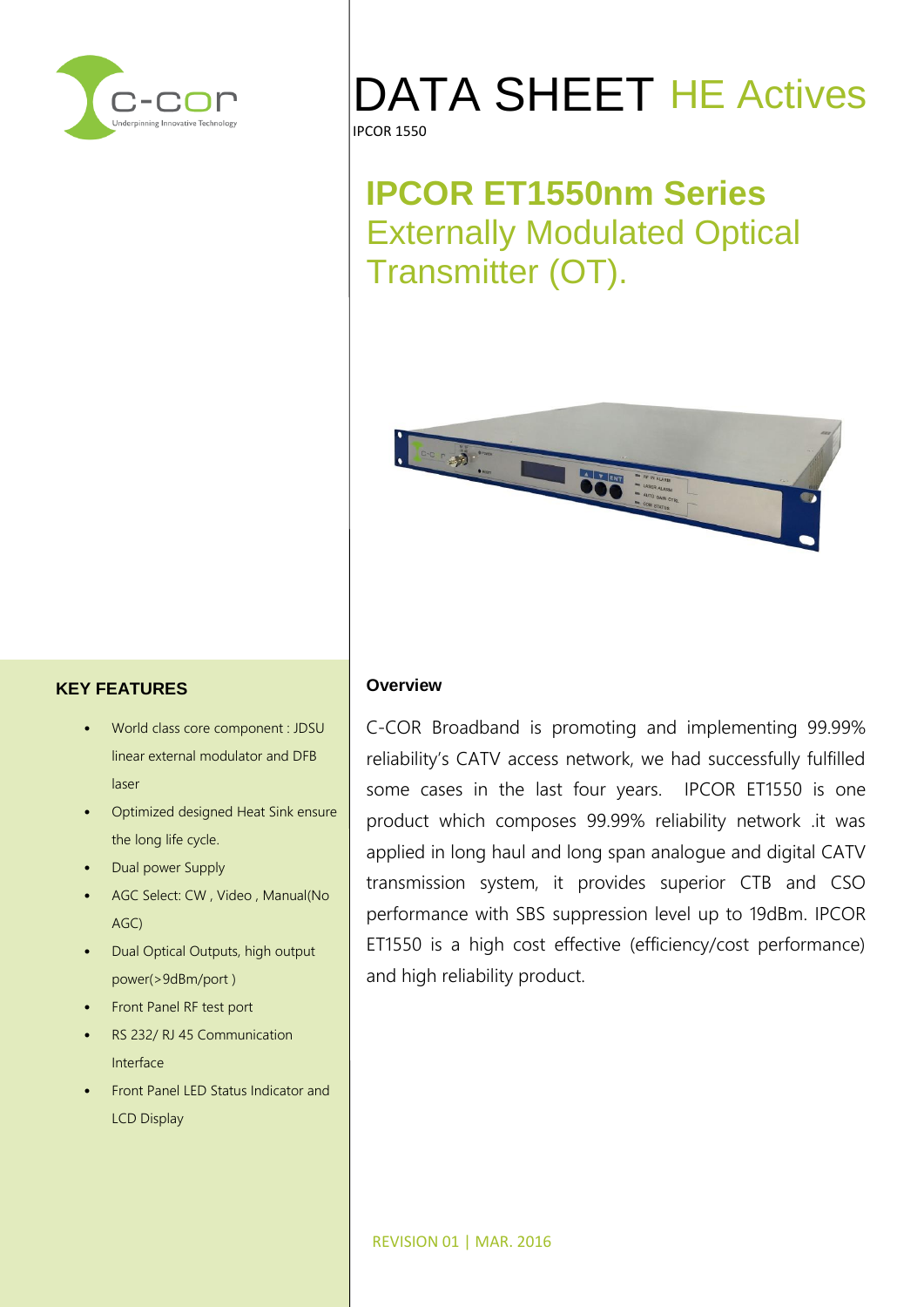

# DATA SHEET HE Actives

IPCOR 1550

## **Optical Amplifier Specifications**

| <b>Performance Parameter</b>      | <b>Specification</b>        | <b>Unit</b> |
|-----------------------------------|-----------------------------|-------------|
| <b>Wavelength</b>                 | 1555+/-5(ITU-grid optional) | nm          |
| <b>Output Power (Port1/Port2)</b> | > 9.0/9.0                   | dBm         |
| <b>SBS Suppression</b>            | optional: 13.0, 16.0, 19.0  | dBm         |
| Laser Line width                  | 0.3                         | <b>MHz</b>  |
| <b>Laser RIN Noise Density</b>    | $-160$                      | dB/Hz       |
| <b>Optical Connector(1)</b>       | SC/APC(FC/APC)              |             |

| <b>Electrical Parameter</b>    | <b>Specification</b>               | Unit,        |
|--------------------------------|------------------------------------|--------------|
| <b>Channel format</b>          | <b>PAL-60</b>                      |              |
| <b>Electrical Interface(2)</b> | RS-232/RJ45                        |              |
| <b>RF Input Level (Analog)</b> | $75 - 85$                          | dBµV/channel |
| <b>Front Panel RF Gain/OMI</b> | +0.5/-3dB from nominal setting     | dB           |
| <b>Adjustment Range</b>        | CATV Performance can vary slightly |              |
| <b>Front Panel RF Tap</b>      | -20+/-1 dB down form RF input      | dB           |
| <b>Flatness of RF Tap</b>      | 1                                  | dB           |
| <b>Frequency Range</b>         | $45^{\circ}870$                    | <b>MHz</b>   |
| Flatness(45-550Mhz)            | 0.5                                | dB           |
| (550-870Mhz)                   | 0.75                               |              |
| <b>Input impedance</b>         | 75                                 | W            |
| <b>RF Interface Categories</b> | F                                  |              |
| Input Return Loss (45-550MHz)  | 16(Minimum)                        | dB           |

| <b>Mechanical Parameter</b>     | <b>Specification</b> | <b>Unit</b> |
|---------------------------------|----------------------|-------------|
| <b>Size</b>                     | 480(L)×350(w)×49(H)  | mm          |
| <b>Transportation Vibration</b> | <b>GR-2853-CORE</b>  |             |
| <b>Transportation Shock</b>     | <b>GR-2853-CORE</b>  |             |

| <b>Operationg Condition</b>  | <b>Specification</b> | <b>Unit</b> |
|------------------------------|----------------------|-------------|
| <b>Operating Temperature</b> | $0^{\sim}50$         | $9^\circ$   |
| <b>Storage Temperature</b>   | $-20^{\circ}60$      | $9^\circ$   |
| <b>Operating Humidity</b>    | 20~85%               |             |
| <b>Power Supply Range</b>    | 90~260VAC, 50/60Hz   |             |
| <b>Power Consumption</b>     | 100(Minimum)         | W           |